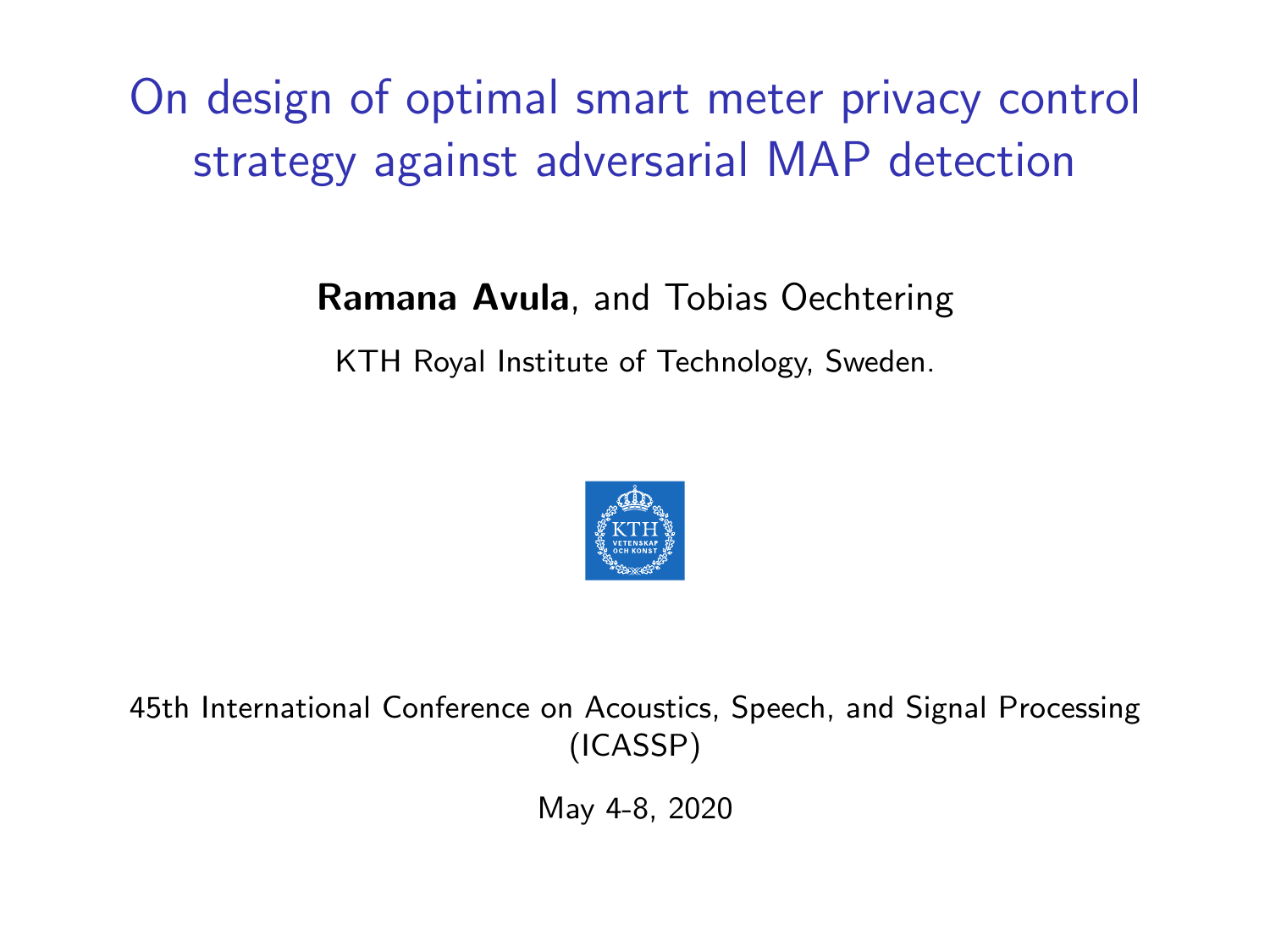## **Overview**



#### [Design approach](#page-6-0)

- [Privacy model: Adversarial maximum a posteriori \(MAP\) detection](#page-6-0)
- [Stochastic optimal detection control strategy](#page-9-0)

#### [Numerical study](#page-0-0)

#### **[Conclusion](#page-0-0)**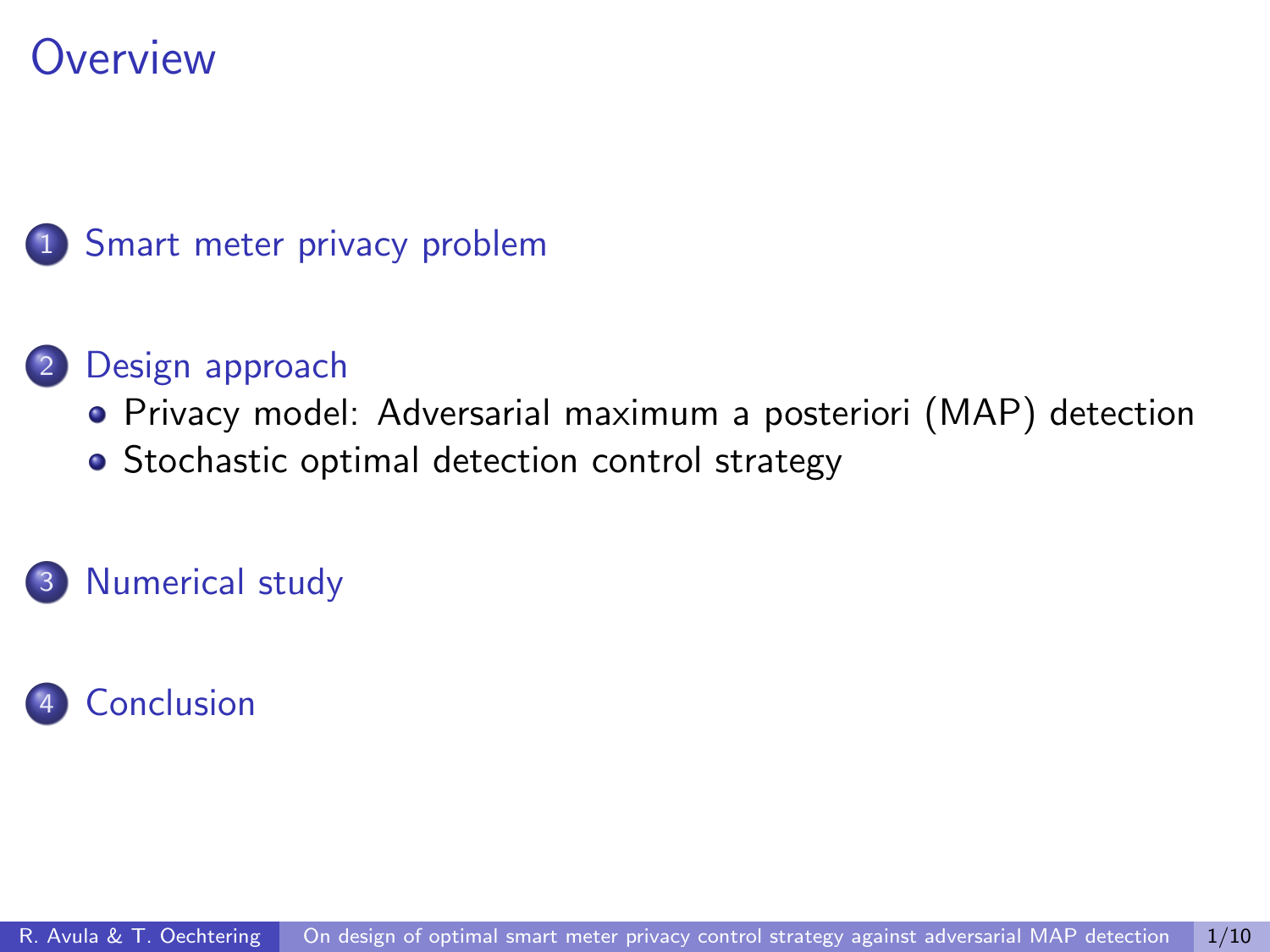## <span id="page-2-0"></span>Smart meter privacy problem



- Patterns in  $\{\hat{H}_k\}$  can be used to infer, for example,  $\boldsymbol{\mathsf{religious}\},$ economic and social identities of users.
- In Europe, GDPR regulates collecting, storing, or processing of data with sensitive personal information.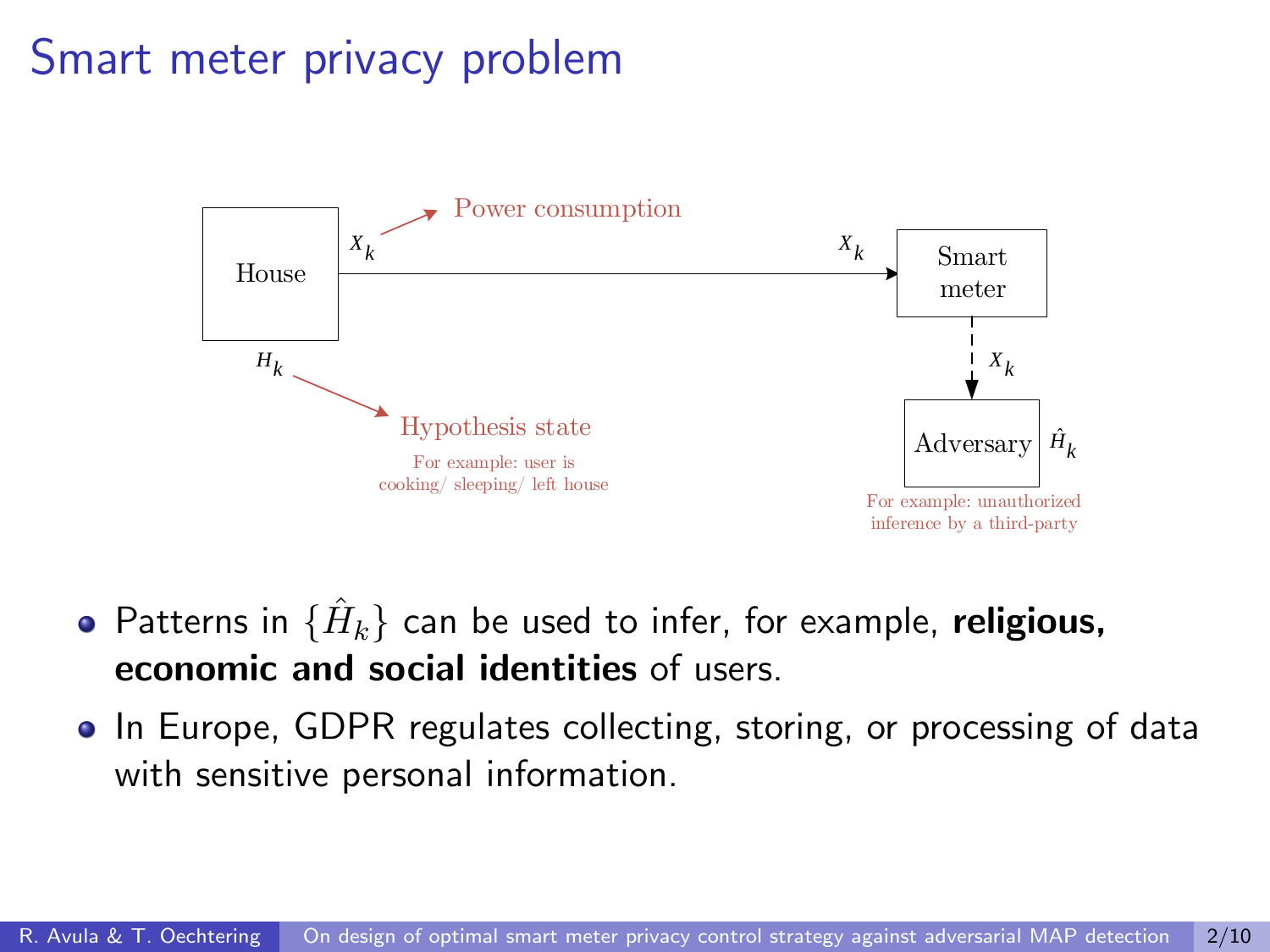# Privacy-by-design



Existing studies design EMU based on:

- **Information theory:** Variance<sup>1</sup>, Mutual information<sup>2,3,4</sup> etc,
- Detection theory: Bayesian hypothesis testing adversary<sup>5,6,7</sup>. Our previous work<sup>6,7</sup> focused on including real ESS aspects in EMU design.

 $1$ G. Kalogridis, C. Efthymiou, S. Z. Denic, et al., "Privacy for smart meters: Towards...," in SmartGridComm, 2010.

<sup>&</sup>lt;sup>2</sup>D. Varodavan and A. Khisti, "Smart meter privacy using a rechargeable battery...," in *ICASSP*, 2011.

<sup>&</sup>lt;sup>3</sup>O. Tan, D. Gunduz, and H. V. Poor, "Increasing smart meter privacy...," IEEE Jour. on Sel. Areas in Comm., 2013.

<sup>4</sup> J.-X. Chin, T. T. De Rubira, and G. Hug, "Privacy-protecting energy management...," IEEE Tran. on Smart Grid, 2017.

<sup>5</sup>Z. Li, T. J. Oechtering, and M. Skoglund, "Privacy-preserving energy flow...," in ICASSP, 2016.

 $^{6}$ R. R. Avula, T. J. Oechtering, and D. Månsson, "Privacy-preserving smart meter control...," in *ISGT-Europe*, 2018.

<sup>&</sup>lt;sup>7</sup>R. R. Avula, J.-X. Chin, T. J. Oechtering, et al., "Smart meter privacy control...," in IEEE Powertech, Milan, Italy, 2019.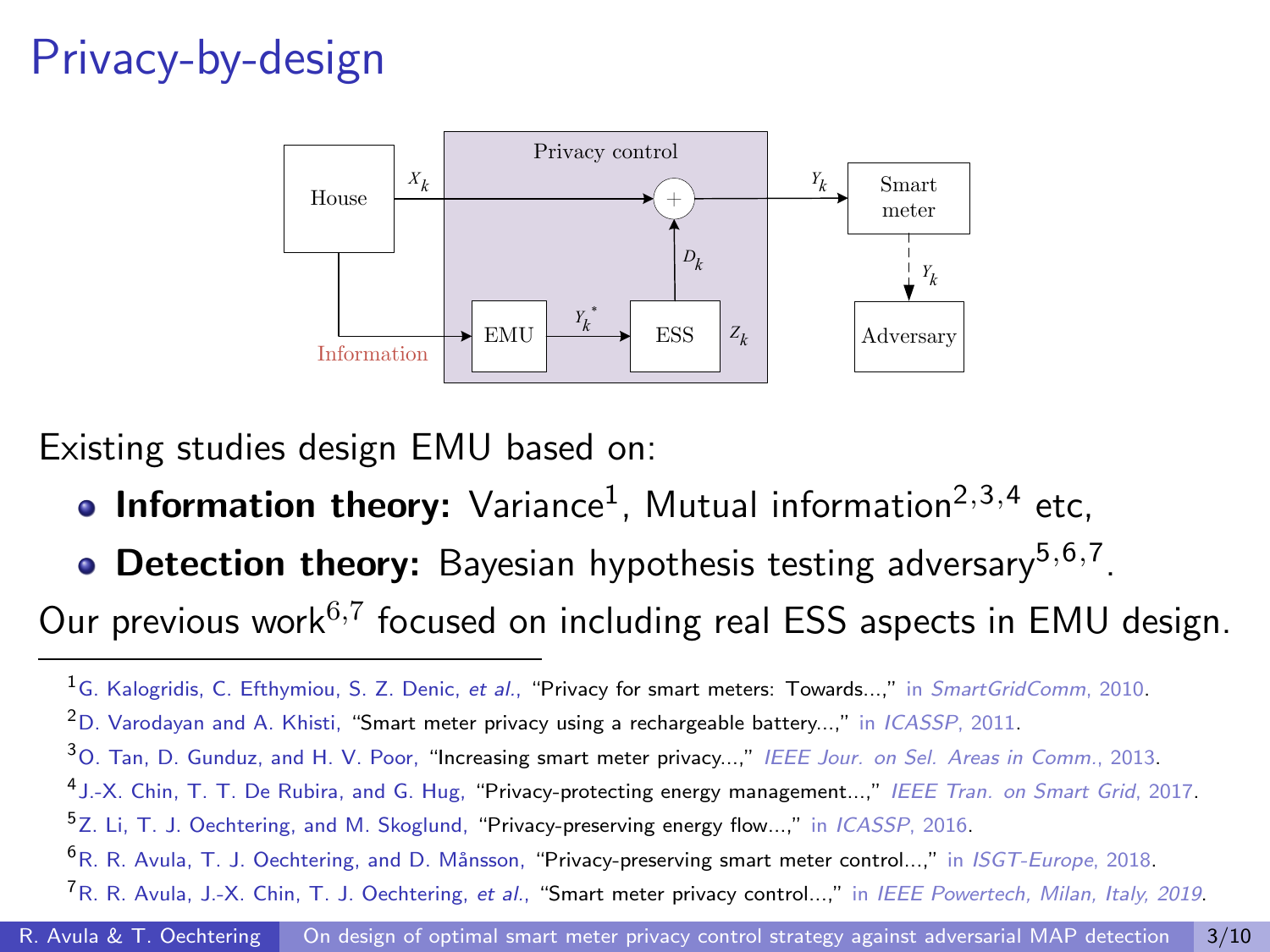#### Problem formulation

- ${\sf System}$  model: <code>HMM</code> characterized by  $\left(\mathcal{H},\mathcal{X}\right.,P_{H_k|H_{k-1}},P_{X_k|H_k}\,\right).$ alphabets HMM parameters
- **Privacy model:** Adversarial maximum a posteriori (MAP) detection

$$
\hat{h}_1^N(y_1^N) = \underset{h_1^N \in \mathcal{H}^N}{\operatorname{argmax}} P_{H_1^N, Y_1^N}(h_1^N, y_1^N)
$$
  

$$
= \underset{h_1^N \in \mathcal{H}^N}{\operatorname{argmax}} \sum_{k=1}^N \log \Big[ P_{H_k, Y_k | H_{k-1}}(h_k, y_k | h_{k-1}) \Big].
$$

- How to optimally control adversarial MAP detection performance?
- **Design approach:** Stochastic optimal control of avg. detection cost, known as Bayesian risk, in EMU-unaware and -aware adversarial cases.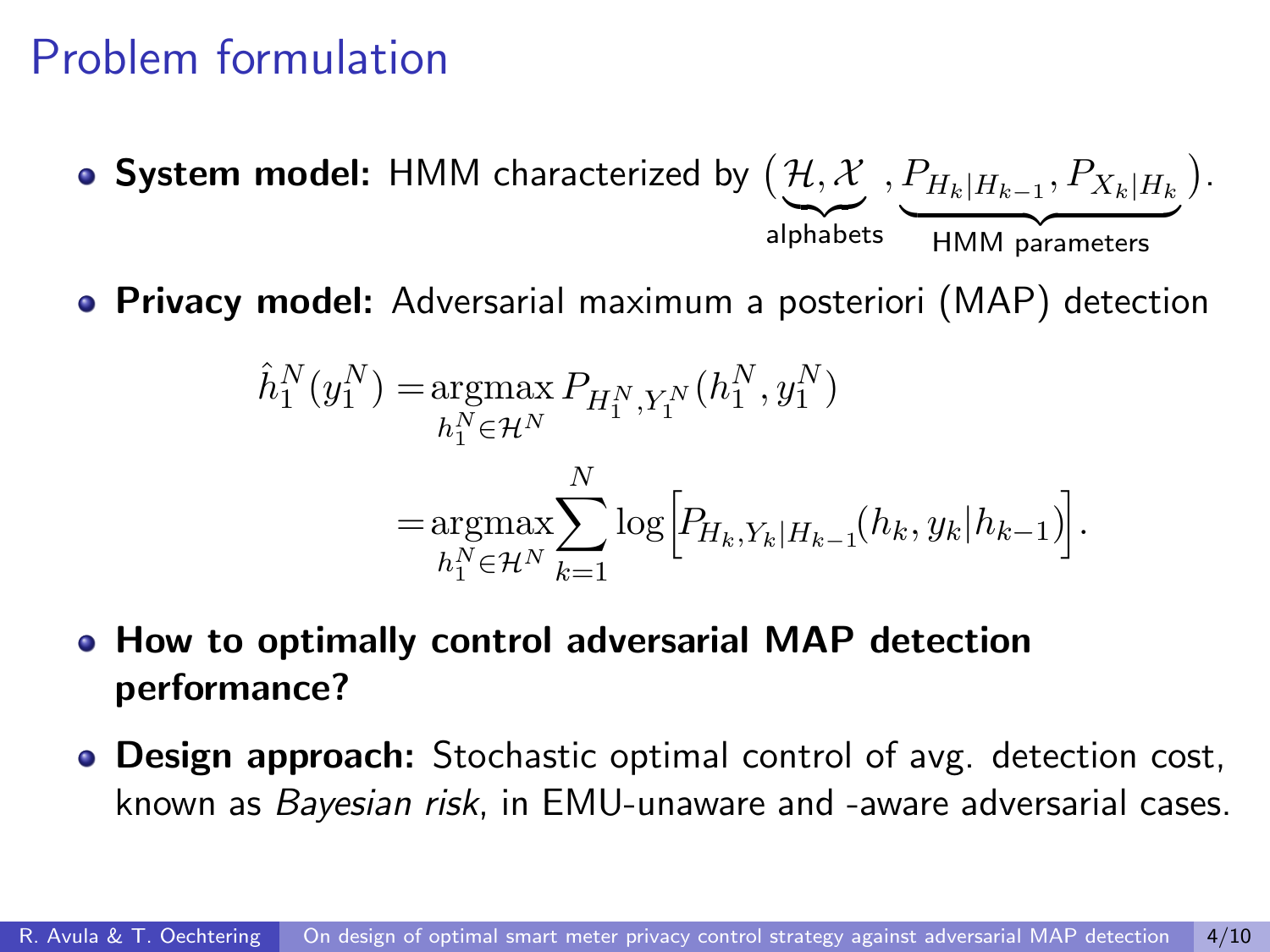## Optimal control of EMU-unaware MAP detection

- MAP estimate can be obtained using Viterbi (non-causal) algorithm.
- In the controller design, we compute a causal detection strategy  $\zeta_k^*$ <br>that achieves avg. Viterbi performance using dynamic programming:

Per-step reward:  $r_k(x_k,\hat h_{k-1}^k)\!:=\!\max\!\left[\log\!\left[\!P_{H_k,X_k|H_{k-1}}\!\!\left(\hat h_k,x_k|\hat h_{k-1}\right)\!\right]\!,r_{\text{min}}\right],$ Aggregate reward:  $V_k(x_k, \hat{h}_{k-1})\!:=\!\max_{\hat{h}_k \in \mathcal{H}}$  $\left[r_k(x_k, \hat{h}_{k-1}^k) + \mathbb{E}\left[V_{k+1}(X_{k+1}, \hat{h}_k)\right]\right].$ 

The optimal control strategy  $\mu_k^*$  computed using the dynamic programming<sup>8</sup>:

Per-step cost:  $c_k(w_k, y_k, \zeta_k^*) := f_c(h_k, \zeta_k^*(y_k, \hat{h}_{k-1})),$ Aggregate cost:  $J_k(w_k) := \min_{y_k \in \mathcal{Y}} \Big[ c_k(w_k, y_k, \zeta_k^*) + \mathbb{E} \big[ J_{k+1} \left( W_{k+1} \right) \big] \Big].$ 

• Discrete state and action spaces  $\implies$  discrete optimization.

 $^8$ Controller state:  $w_k = \{x_k, z_k, h_k, \hat{h}_{k-1}\}$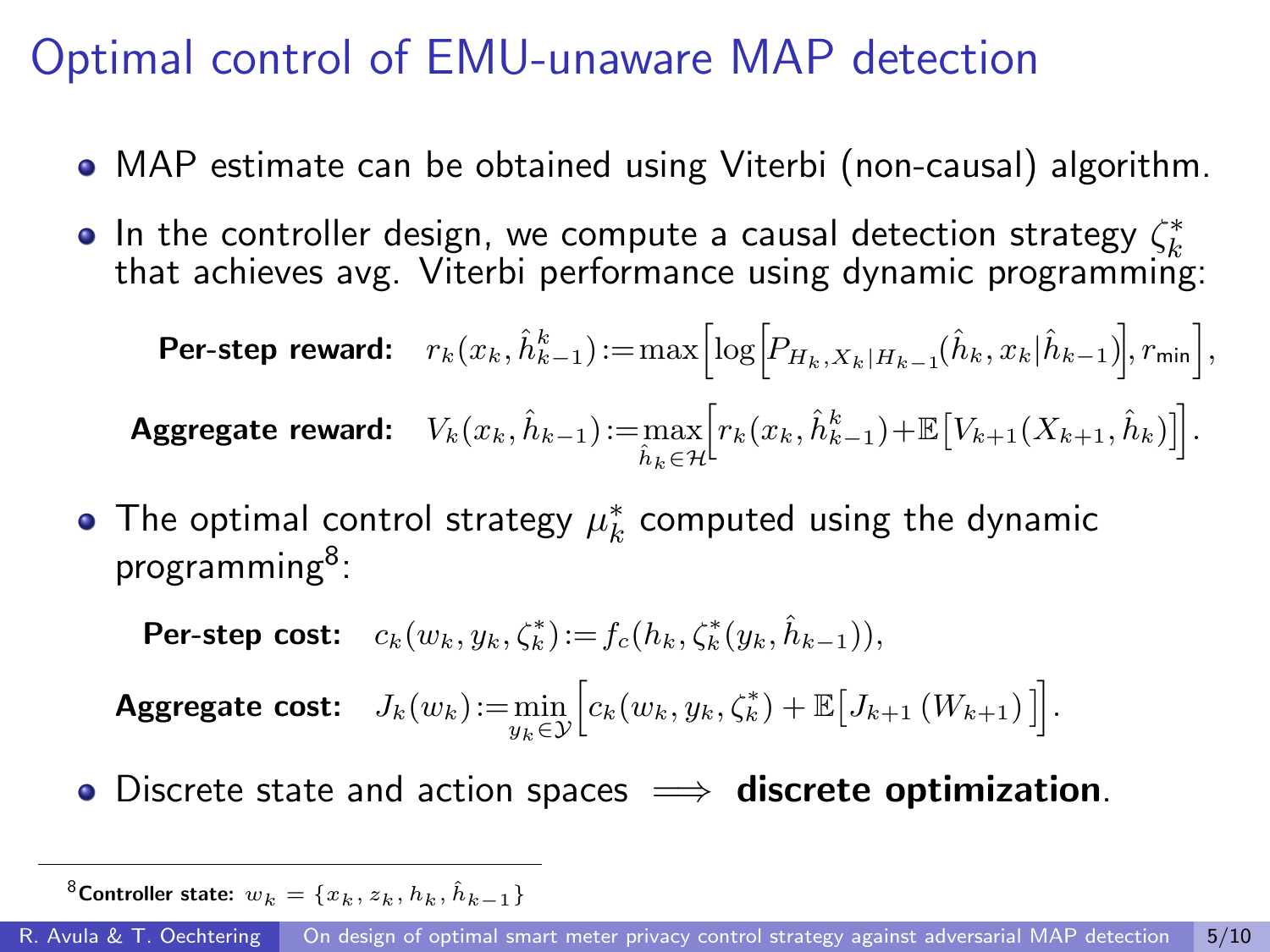#### <span id="page-6-0"></span>Optimal EMU-aware MAP detection

• The adversarial belief state  $\hat{\pi}_k$  on the state  $s_k = f_s(h_k, z_{k+1})$  is

$$
\hat{\pi}_k = \frac{\mathbf{M}_k \left( y_k, \hat{h}_{k-1}, \mu_k \right) \hat{\pi}_{k-1}}{\mathbf{1}_{|\mathcal{H}|}^{\mathsf{T}} \mathbf{M}_k \left( y_k, \hat{h}_{k-1}, \mu_k \right) \hat{\pi}_{k-1}}; \quad [\hat{\pi}_k]_s = P_{S_k | Y_1^k} (s | y_1^k),
$$

where  $M_k$  is belief transformation matrix function given by the HMM. The optimal detection strategy  $\bar{\zeta}_k^*$  computed using dynamic programming<sup>9</sup>:

$$
\textbf{Per-step reward:} \quad \tilde{r}_k(\gamma_k, \hat{h}_k, \mu_k) \!:=\! \max \Bigg[\log \Bigg[\frac{\texttt{a}^\intercal \left(y_k, \hat{h}_{k-1}^k, \mu_k\right) \hat{\pi}_{k-1}}{\texttt{b}^\intercal \left(\hat{h}_{k-1}, \mu_k\right) \hat{\pi}_{k-1}}\Bigg], r_{\text{min}}\Bigg],
$$

Aggregate reward:  $\tilde{V}_k(\gamma_k,\mu_k)\!:=\!\max_{\hat{h}_k\in\mathcal{H}}$  $\left[ \tilde{r}_k(\gamma_k, \hat{h}_k, \mu_k) + \mathbb{E} \left[ \tilde{V}_{k+1}(\Gamma_{k+1}, \mu_{k+1}) \right] \right],$ 

where  $a, b$  are vector functions given by the HMM.

 $^9$ Control strategy  $\mu_k: \mathcal{W} \to \mathcal{Y}$ ; Adversarial state:  $\gamma_k := [y_k, \hat{h}_{k-1}, \hat{\pi}_{k-1}]$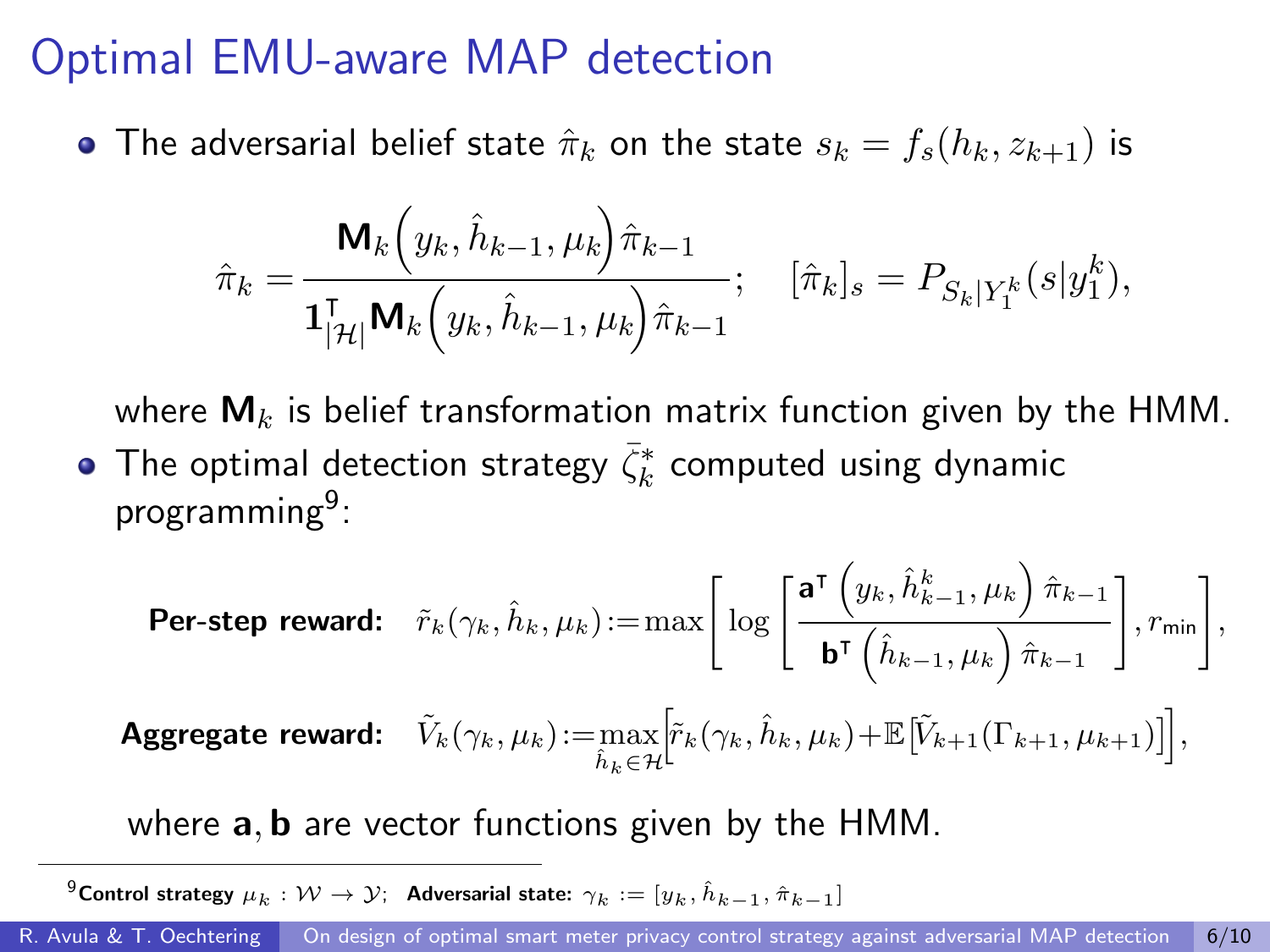## Optimal control of EMU-aware MAP detection

Similarly, the optimal control strategy  $\bar{\mu}_k^*$  computed using the dynamic programming $10$ :

**Per-step cost:**  $\tilde{c}_k(\lambda_k, \mu_k, \bar{\zeta}_k^*)$ : $=f_c(h_k, \bar{\zeta}_k^*(\gamma_k, \mu_k)),$ 

 $\textsf{Aggregate cost:} \quad \tilde{J}_k(\lambda_k) \! := \! \min_{\mu_k \in \mathcal{U}} \Big[ \tilde{c}_k(\lambda_k, \mu_k, \bar{\zeta}_k^*) + \mathbb{E} \left[ \tilde{J}_{k+1}(\Lambda_{k+1}) \right] \! \Big].$ 

#### Challenges:

- **1**  $\gamma_k$  and  $\lambda_k$  contain  $\hat{\pi}_{k-1}$   $\implies$  **continuous optimization.** 
	- $\bullet$  The aggregate adversarial reward  $\tilde{V}_k$  is piecewise concave w.r.t.  $\hat{\pi}_{k-1}.$

 $^{10}$ Controller state:  $\lambda_k=\{x_k,z_k,h_k,\hat{h}_{k-1},\hat{\pi}_{k-1}\}$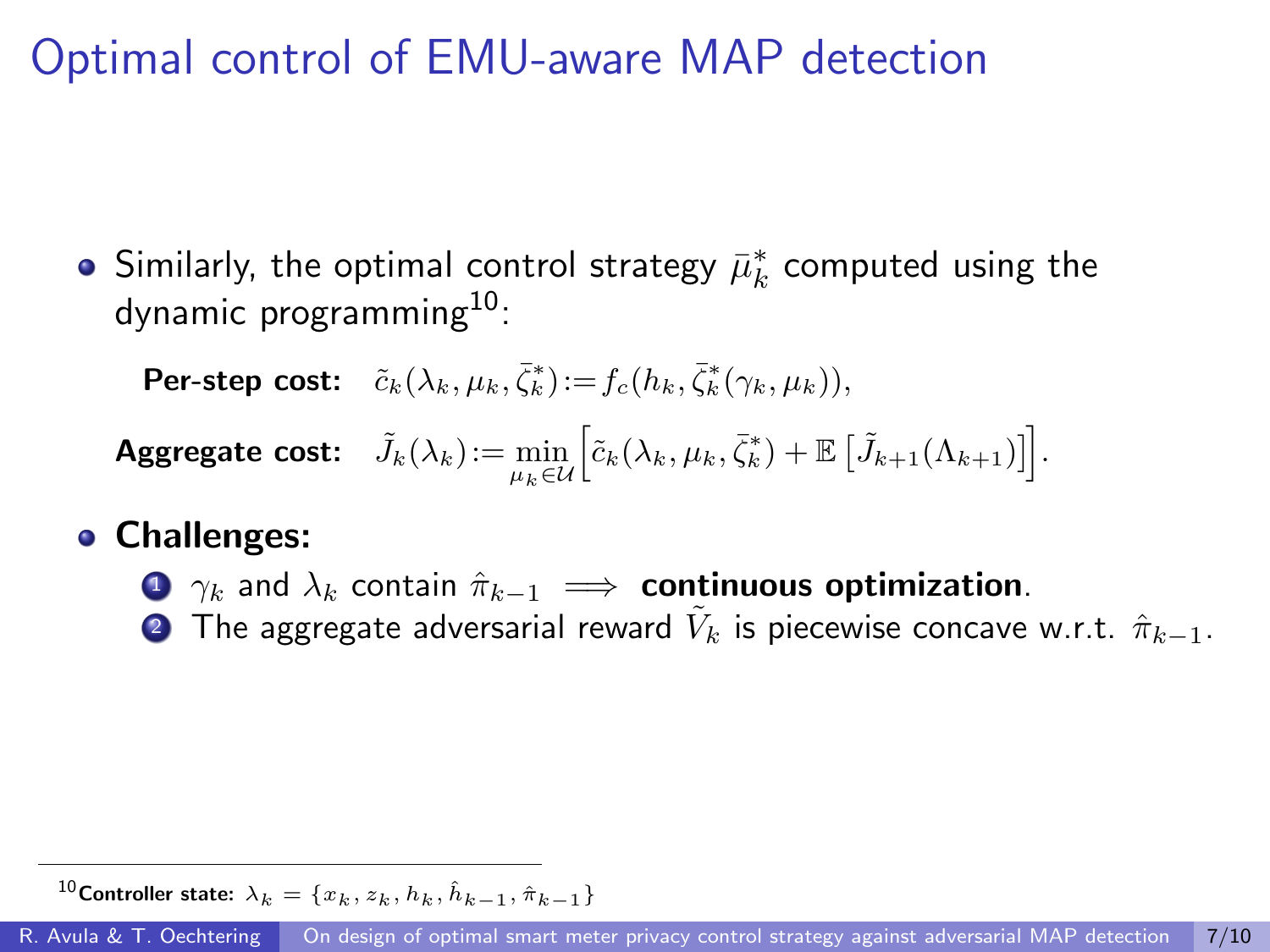# Sub-optimal control: Adaptive-grid approximation algorithm

- $\bullet$  Find  $\mathcal{Q}$ , the partitions of the simplex  $\Delta_{|\mathcal{S}|}$  using the hyperplanes  $\{\pi \in \Delta_{|\mathcal{S}|}: (\mathbf{a}_i - \mathbf{a}_j)^\intercal \pi = 0\}$  for all possible vectors  $\mathbf{a}_i, \mathbf{a}_j$  which gives per-step reward decision regions.
- **②** Recursively partition the simplex  $\Delta_{|S|}$  using  $Q$  and propagate them using all possible belief transformation matrices  $M_k$ .
- **3** Approximate each resulting partition with a finite number of points and solve the dynamic programming equation at these finite points.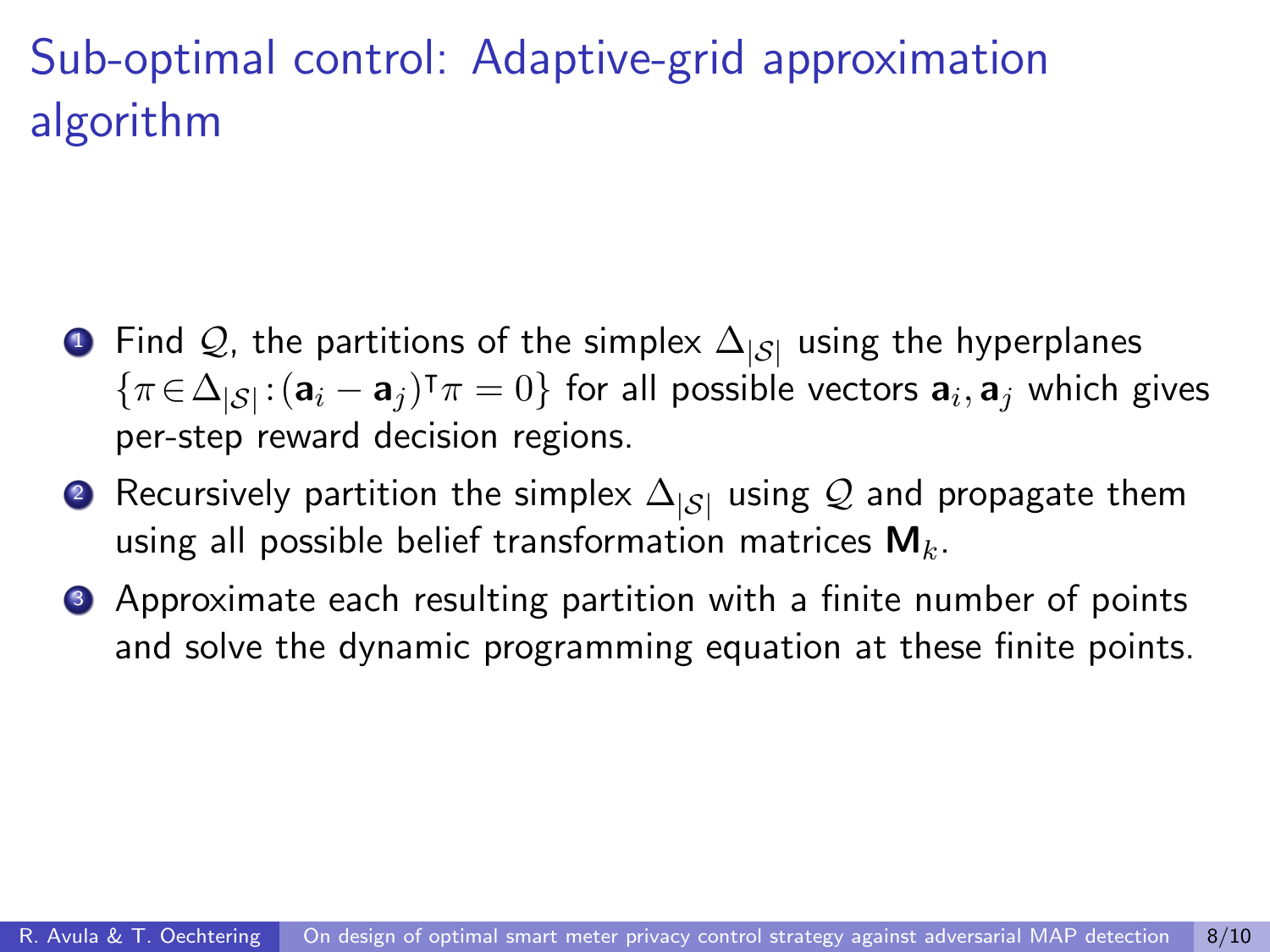# <span id="page-9-0"></span>Numerical study

• Simulation study: binary states;  $|\mathcal{K}| = 6$ ; risk = detection prob.; 2000  $\textsf{MC} \text{ simulations}, \ P_{X_k|H_k} = \begin{bmatrix} 0.95 & 0.05\ 0.05 & 0.95 \end{bmatrix}, P_{H_k|H_{k-1}} = \begin{bmatrix} 0.01 & 0.9\ 0.99 & 0.1 \end{bmatrix}$ 0.99 0.1 .



- $\blacktriangleright$  EMU: Energy management unit
- $\blacktriangleright$   $A_V$  : Standard Viterbi algorithm
- $\blacktriangleright$  A<sub>1</sub> : EMU-unaware causal adversary
- $\blacktriangleright$   $A_2$ : EMU-aware causal adversary (regular grid approx.)
- $\blacktriangleright$   $A_3$ : EMU-aware causal adversary (proposed suboptimal approx.)